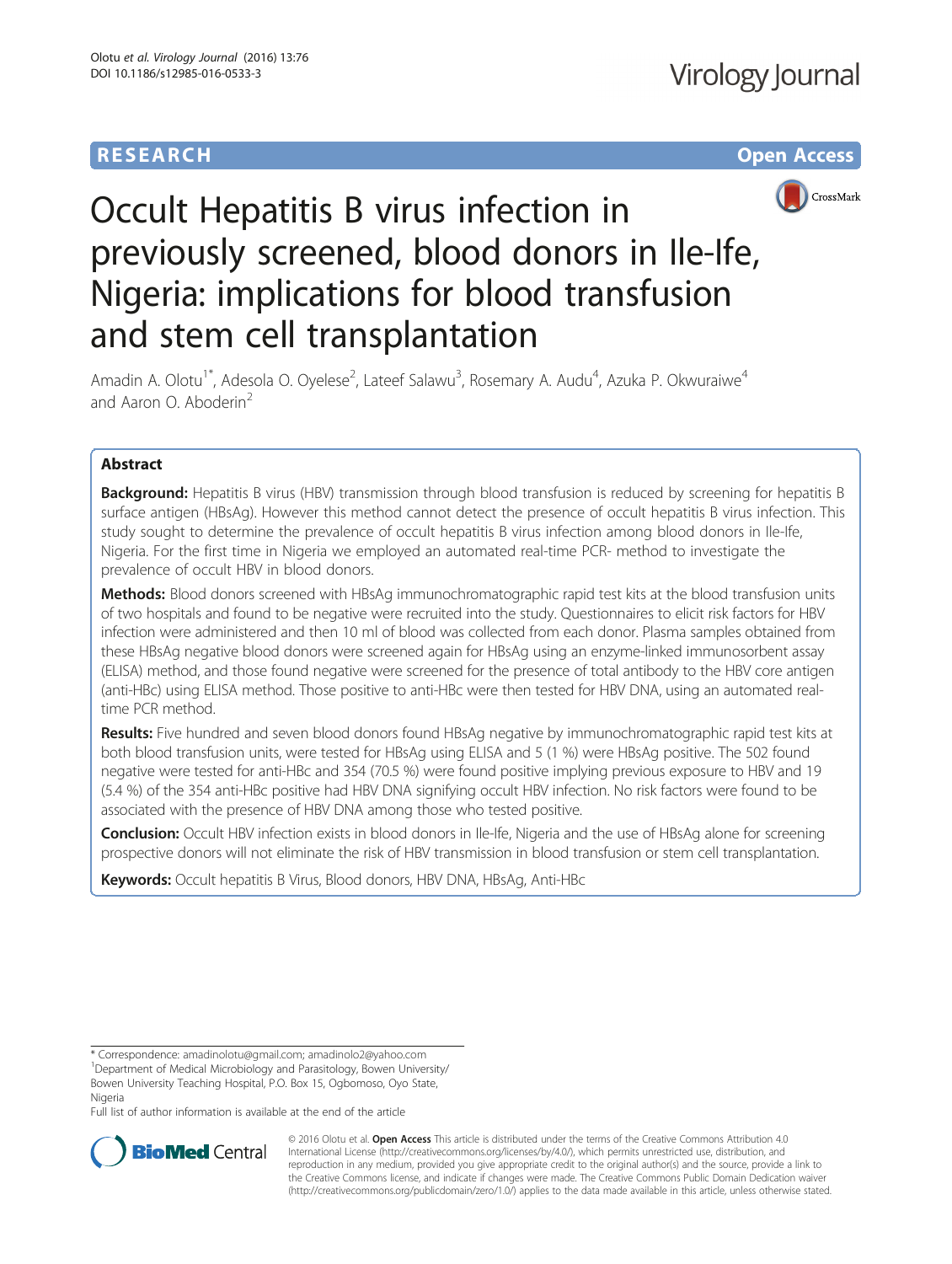#### Background

Hepatitis B virus (HBV) infection is a global, public health issue [\[1](#page-5-0)–[3](#page-5-0)] of immense importance. It occurs worldwide and up to two billion people, approximately 30 % of the world's population, have been infected globally [\[2\]](#page-5-0). Of this, 300–400 million people are chronically infected, approximating to about 5 % of the world's population at risk of developing the complications of chronic HBV infection [\[1](#page-5-0)–[5](#page-5-0)]. Deaths resulting from HBV yearly, stand at about 500,000 to 1.2 million worldwide. Most of these are due to sequelae of chronic HBV infection such as cirrhosis, liver failure and hepatocellular carcinoma (HCC) [\[2](#page-5-0)–[5\]](#page-5-0).

Blood transfusion could be an important route for the transmission of infection especially when donated blood is not screened for HBV infection [[6\]](#page-5-0). Screening of donated blood for Hepatitis B surface Antigen (HBsAg) was introduced in the 1970s [\[7](#page-5-0)–[10\]](#page-5-0). This greatly reduced HBV transmission due to blood transfusions [[9](#page-5-0), [11\]](#page-5-0) as blood found to be HBsAg positive was not transfused.

In many developing countries including Nigeria, screening of blood donors or blood donated, for HBsAg alone, is still the only practice on which the prevention of HBV transmission during blood transfusion is based [[12](#page-5-0)].

Numerous scientific papers have highlighted the presence of HBV infection in some individuals negative for HBsAg but having detectable HBV DNA in the liver or blood and some of these publications have documented HBV transmission resulting from transfusion of blood tested and found to be HBsAg negative [[9, 13](#page-5-0)–[15](#page-5-0)].

Occult HBV infection (OBI) has been the subject of numerous publications focusing on different aspects of and issues relating to OBI [[10, 16](#page-5-0)–[51](#page-6-0)]. It is a term that has been chosen by experts [\[33](#page-6-0)] to denote HBV infections in which HBsAg cannot be detected and the presence of infection is only established by amplifying and detecting HBV DNA [[18](#page-6-0)–[22](#page-6-0), [28](#page-6-0), [33](#page-6-0), [34](#page-6-0), [46](#page-6-0)].

One significant importance of OBI is the risk of transmission of HBV from individuals with OBI to recipients. This could occur if blood or blood components, stem cells or solid organs are transfused or transplanted following negative HBsAg results in donors with OBI.

Such infections could manifest overtly becoming HBsAg positive with possibly fatal consequences, the risk rising with immune suppressed recipients [[14](#page-5-0)–[16,](#page-5-0) [18](#page-6-0), [25](#page-6-0), [33, 46, 52](#page-6-0), [53](#page-6-0)].

In Nigeria, which is highly endemic for HBV infection [[54](#page-6-0)–[57](#page-6-0)], current blood banking practices do not include procedures that would identify OBI and prevent transfusion of blood or blood products from apparently healthy donors with OBI to recipients [[58](#page-6-0)].

As the prevalence of OBI tends to be higher where the prevalence of overt HBV infection is high [[27](#page-6-0)] there may be a relatively high prevalence of OBI in Nigeria. All of these translating to an increasing number of patients who may be at risk of HBV infection from occult donors. Nevertheless there is limited data on the prevalence of OBI in blood donors in this country as only HBsAg screening is still relied upon [\[12,](#page-5-0) [58](#page-6-0)].

Against this background, we sought to investigate the prevalence of occult HBV in this region, to enable us make evidence-based recommendations for effective HBV screening to prevent HBV transmission from donors with OBI to recipients during blood transfusion.

#### **Mathods**

#### Ethical issues

Approval was sought and obtained from the Ethics and Research Committee of Obafemi Awolowo University Teaching Hospitals Complex (OAUTHC) Ile-Ife with reference number IRB/IEC/0004553 and the Ethics and Research Committee of Seventh Day Adventist Hospital (SDAH), Ile-Ife. Prospective subjects were informed about the study and written consent was obtained from those who agreed to participate. The study was a prospective, cross-sectional study.

#### Selection of study population

Apparently healthy blood donors who had been screened and found eligible by the respective blood banks for donation were recruited over a period of six and a half months, from June 2013 to January 2014. Subjects who had hepatitis B vaccination in the previous one month were excluded.

#### Sociodemographic information

With the aid of a structured questionnaire, relevant sociodemographic information was obtained from blood donors. This included age, sex, number of lifetime sexual partners, presence of tatoos/scarification marks, history of alcohol use, smoking, sharing of sharps and hepatitis B vaccination. The questionnaires were self-administered by subjects or any subjects who needed help in filling the questionnaires were assisted by trained volunteers who were medical doctors, medical laboratory scientists, medical laboratory science students, and laboratory technologists.

#### Collection of specimens

Ten milliliters (mls) of venous blood was collected from each consecutive consenting, eligible, previously screened, apparently healthy blood donor, donating to the blood banks at OAUTHC and SDAH in Ile-Ife. The blood was collected aseptically into a specimen bottle containing potassium ethylene diamine tetra acetate (K+ EDTA) anticoagulant. All samples were centrifuged at room temperature at 3500 rpm for 10 min within 24 h of collection. The plasma was then separated and stored at −70 °C until analysed.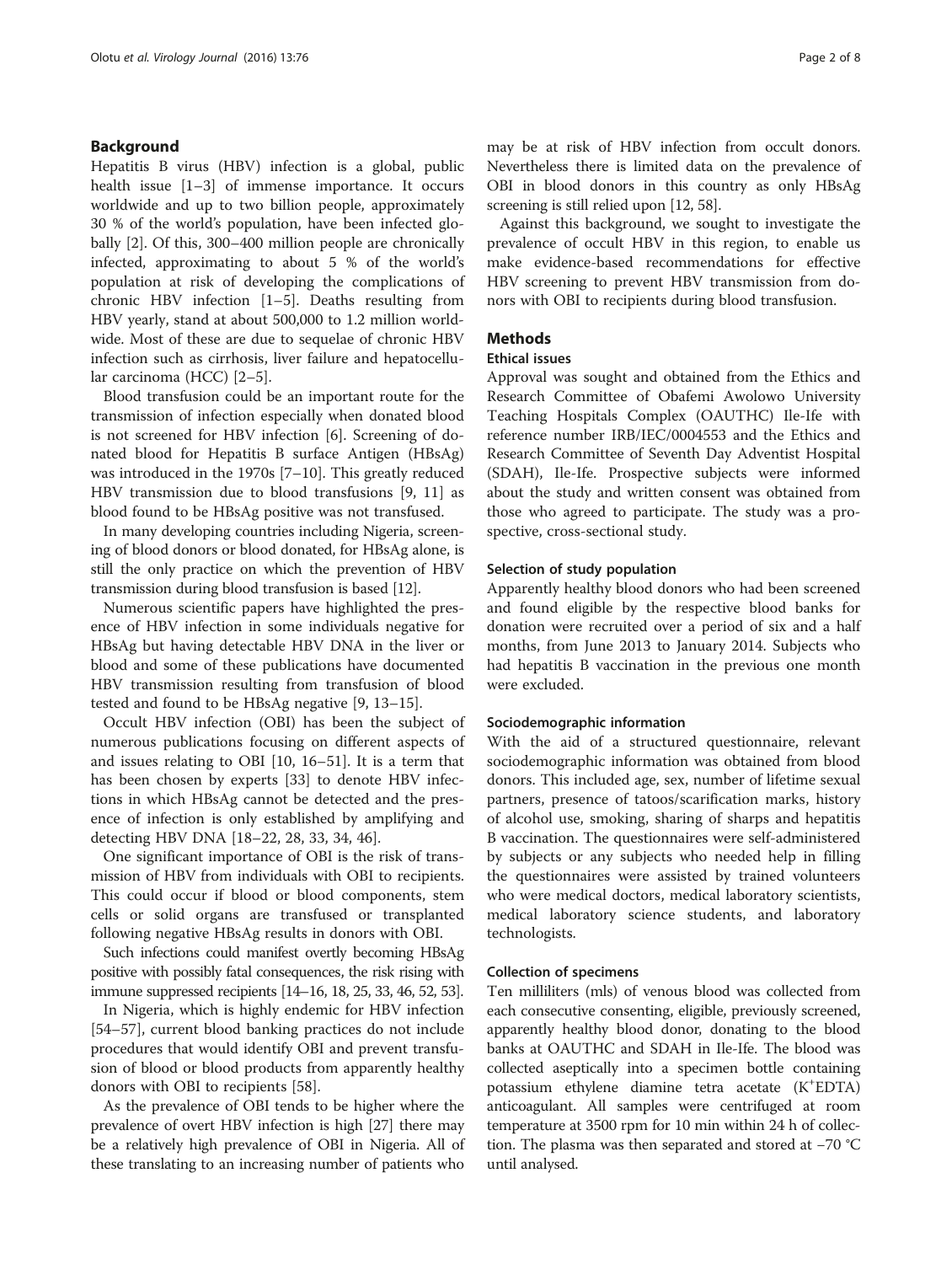#### Serological analysis

The serological studies were done at the department of Medical Microbiology and Parasitology, OAUTHC. HBsAg was tested for in all specimens using commercially available Monolisa™ HBsAg ULTRA ELISA kits manufactured by BIORAD (3,bd Raymond Poincare, 92430 Marnes-la-Coquette-France) with a lower limit of detection estimated to be less than 0.13 IU/ml, according to the manufacturer's instructions.

All HBsAg negative plasma samples were then tested for total anti-HBc using commercially available Monolisa™ Anti-HBc PLUS ELISA kits by BIORAD (3,bd Raymond Poincare, 92430 Marnes-la-Coquette-France) according to the manufacturer's instructions.

#### HBV DNA studies

Detection and quantification of HBV DNA was done at the Human Virology Laboratory of the Nigerian Institute of Medical Research (NIMR) Lagos and all HBsAg negative, anti-HBc positive plasma samples were tested for HBV DNA using "COBAS AmpliPrep/COBAS TaqMan HBV Test version 2.0" kits made by Roche (Roche Molecular Systems Inc. Branchburg, NJ 08876 USA) using the "Cobas Ampliprep instrument and COBAS TaqMan 48 Analyzer" with a limit of detection of less than 20 IU/ml for HBV DNA. All procedures were performed according to manufacturer's instructions.

Initial daily maintenance and priming were performed and specimens and controls were brought to room temperature. Reagent cassettes and disposables were then loaded onto the COBAS AmpliPrep Instrument as per manufacturer's instructions. Sample racks were prepared, then 650 μl of High Positive control (HPC), Low Positive Control (LPC), Negative control (NC) and each specimen was transferred using a micropipette and DNase-free tips into the appropriate sample input tubes (S-tubes) The sample racks with S-tubes and K-tubes were then loaded onto the appropriate rack position on the COBAS AmpliPrep Instrument.

The COBAS AmpliPrep Instrument was then started using the AMPLILINK software and automated specimen processing was done. Each set of processed specimens in K-tubes, on K- carriers were then manually transferred to the COBAS TaqMan 48 Analyzer using the K- carrier transporter and the COBAS TaqMan 48 Analyzer run was then started for automated real-time PCR amplification and detection and quantification. At the end of each run the results were printed out. Positive (HPC and LPC) and negative controls were included in each run.

#### Data analysis and statistical techniques

Descriptive statistics were calculated and reported for sociodemographic characteristics. Percentages were used to describe frequency analyses of categorical variables. Chi-squared test was used to compare categorical variables. A P value < 0.05 was considered to indicate statistical significance. Data processing and statistical analyses were performed using Epi Info 7 Software by CDC.

#### Results

#### Hepatitis B surface antigen testing in donors

Five hundred and seven blood donors tested at both OAUTHC and SDAH blood banks for HBsAg using immunochromatographic rapid test kits and found negative were tested for HBsAg using ELISA and five of them were found to be HBsAg positive as presented in Table 1.

#### Assessment of HBsAg negative donors for anti-HBc

The 502 donors found to be HBsAg negative using ELISA tests were tested for anti-HBc also using ELISA. Three hundred and fifty four (71 %) were positive giving an anti-HBc prevalence of 71 % among blood donors.

#### Real time PCR assays for HBV DNA

Out of the 354 HBsAg negative, anti-HBc positive subjects whose specimens were tested, HBV DNA was detected in 19 (5.4 %) as shown in Table [2](#page-3-0). The viral load for those with OBI ranged from 68 to < 20 IU/ml.

#### Summary of laboratory tests and results

See Fig. [1](#page-3-0) below.

### Sociodemographic characteristics of subjects with occult **HRV**

Nineteen subjects were found to have occult HBV infection. All (100 %) of them were males and 17 (89.5 %) of them were less than 35 years (Table [3\)](#page-4-0). There was no significant association between occult HBV infection and any of the variables tested as seen in Table [3](#page-4-0).

#### **Discussion**

In this study we found in HBsAg negative blood donors an anti-HBc prevalence of 70.5 %. This means over 70 % of our adult population have been infected with HBV at some point in their lives. This has previously been reported by others [\[59](#page-6-0)] including Kiire who in 1996 [[60\]](#page-6-0) reported that 72.5 % of Nigerians show evidence of exposure to HBV infection. This

Table 1 HBsAg Screening by ELISA

| Blood Bank      | <b>OAUTHC</b> | <b>SDAH</b> | Total |
|-----------------|---------------|-------------|-------|
| Number Screened | $405^{\circ}$ | 10 $2a$     | 507   |
| Number Positive |               |             |       |

<sup>a</sup>Previously screened and found HBsAg negative by the immunochromatographic rapid test kits

HBsAg Hepatitis B surface antigen, OAUTHC Obafemi Awolowo University Teaching Hospitals Complex, SDAH Seventh Day Adventist Hospital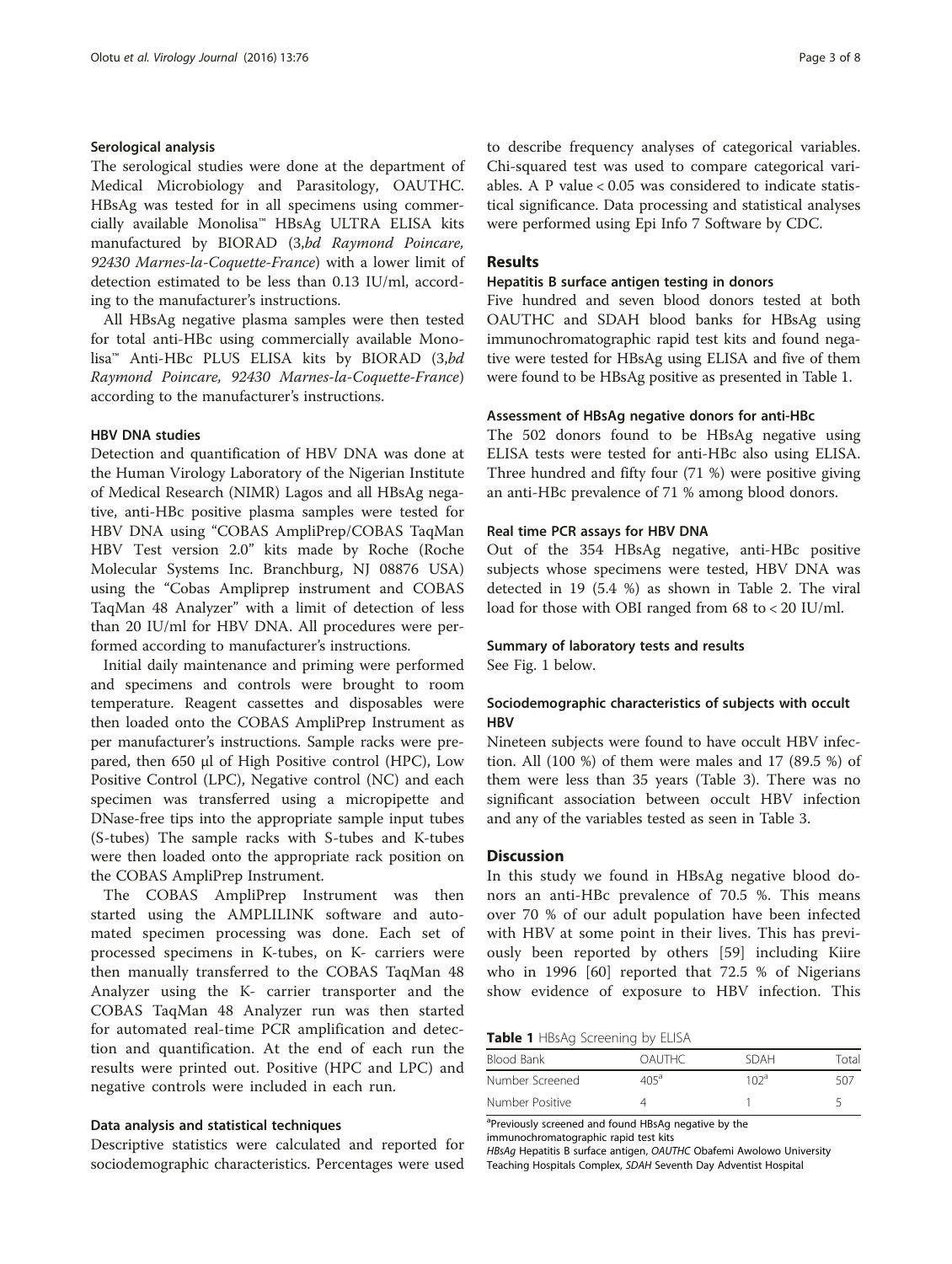| THE POSITIVE SUPPLETS WITH OCCURT HDV |                    |              |          |  |  |  |
|---------------------------------------|--------------------|--------------|----------|--|--|--|
| Viral Load                            | Number of Subjects | <b>HBsAg</b> | Anti-HBc |  |  |  |
| $<$ 20 IU/ml                          | 16                 | Negative     | Positive |  |  |  |
| $21$ IU/ml                            |                    | Negative     | Positive |  |  |  |
| 64 IU/ml                              |                    | Negative     | Positive |  |  |  |
| 68 IU/ml                              |                    | Negative     | Positive |  |  |  |
|                                       |                    |              |          |  |  |  |

<span id="page-3-0"></span>Table 2 Quantitative HBV DNA results for HBsAg negative, anti-HBc positive subjects with occult HBV

HBsAg Hepatitis B surface antigen, Anti-HBc antibody to hepatitis B core antigen, IU/ml international units per milliliter

means that the burden of HBV infection has not changed significantly over the last 18 years especially in adults. This is not surprising as they were born before 2004 when hepatitis B vaccine actually became widely available as part of the universal immunization schedule for infants in Nigeria [\[61](#page-6-0)]. Other workers such as Japhet et al. [[62\]](#page-6-0) found a prevalence of 5.4 % for IgM anti-HBc only positive blood donors but did not look for total anti-HBc. Salawu et al. [\[63](#page-6-0)] also found about 4.4 % of anti-HBc in HBsAg negative donors but in that study rapid test kits were used which may be less sensitive than the ELISA used in this study.

This study found an OBI prevalence of 5.4 % among anti-HBc positive blood donors in Ile-Ife. This means that after HBsAg screening about 1 in 20 to 1 in 25 blood donations still have HBV DNA. Therefore the risk of transfusing blood from donors with OBI is about 1 in

20 donations. Published data on OBI in blood donors in Nigeria is sparse. Nna et al. [[64](#page-6-0)] found a prevalence of 8 % in Abakaliki, South-Eastern Nigeria among 100 donors, Opaleye et al. [\[65\]](#page-6-0) found a very high prevalence of 36 % among 429 donors while Oluyinka et al. [[66](#page-6-0)] found a prevalence of 17 % in Southwestern Nigeria among 429 donors. These prevalence values are all higher than that found in this study. In all three, the method of HBV DNA detection was nested PCR. Nested PCR has the significant drawback of being prone to contamination and false positives especially during the sample transfer step preceding the second round of amplification [\[67](#page-7-0)–[69](#page-7-0)] and so that may explain the much higher values. The problem of contamination and false positives in nucleic acid amplification assays is eliminated in automated real time PCR assays [[70](#page-7-0)] such as the one we used in this study. However there may be differences in the prevalence of OBI among blood donors from one part of the country to another, reflecting differences in the prevalence of overt HBV infection which exist from one part of the country to the other [[54](#page-6-0)–[57\]](#page-6-0).

Other studies on OBI in Nigeria have been in other subject populations such as Ola et al. [[71](#page-7-0)] who found OBI in 2 of 28 chronic hepatitis patients in Ibadan, Opaleye et al. [[72\]](#page-7-0) also in Nigeria found a prevalence of 11.2 % of OBI in HIV positive patients using archived specimens from Ikole Ekiti, however this subjects were not likely to qualify as blood donors and as such no risk of their blood being transfused.

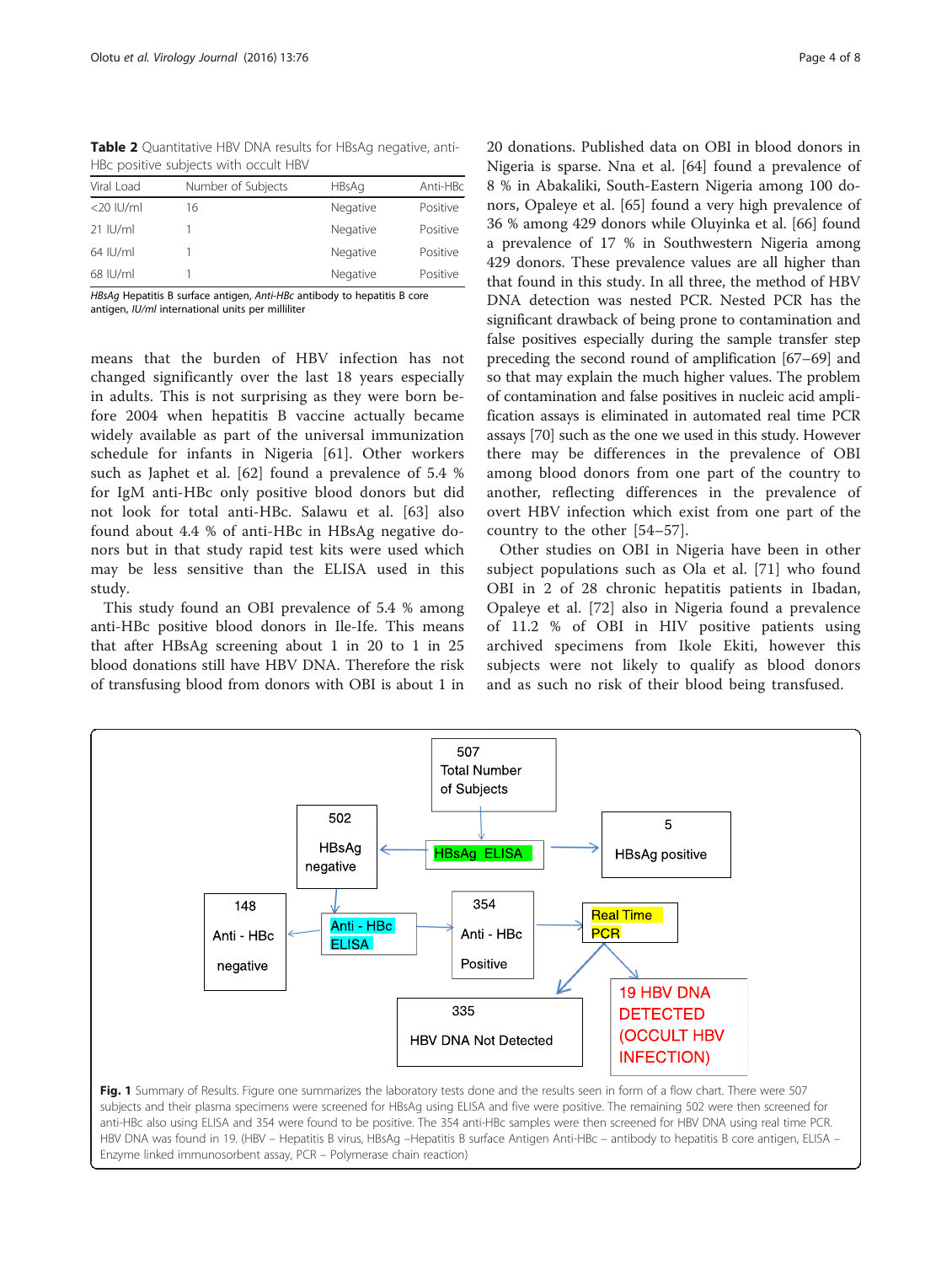<span id="page-4-0"></span>Table 3 Sociodemographic characteristics of anti-HBc positive subjects with/without occult HBV infection

| Variables                          | <b>HBV DNA</b>      |                        | Tests of Statistical Significance |                |      |
|------------------------------------|---------------------|------------------------|-----------------------------------|----------------|------|
|                                    | positive(%)         | negative(%)            | $X^2$                             | df             | р    |
| Age (years)                        |                     |                        | 0.68                              | $\mathbf{1}$   | 0.41 |
| $\leq$ 35<br>$>35$                 | 17(89.5)<br>2(10.5) | 270(82.1)<br>59(17.9)  |                                   |                |      |
| Sex                                |                     |                        | 0.58                              | $\mathbf{1}$   | 1.00 |
| Male<br>Female                     | 19(100.0)<br>O(0.0) | 325(97.0)<br>10(3.0)   |                                   |                |      |
| Alcohol                            |                     |                        | 1.32                              | 1              | 0.33 |
| Yes<br>No                          | 10(52.6)<br>9(47.4) | 131(39.3)<br>202(60.7) |                                   |                |      |
| Smoking                            |                     |                        | 1.98                              | $\overline{1}$ | 0.25 |
| Yes<br>No                          | 4(21.0)<br>15(79.0) | 35(10.6)<br>295(89.4)  |                                   |                |      |
| Share Sharps                       |                     |                        | 0.18                              | 1              | 1.00 |
| Yes<br>No                          | 2(14.3)<br>12(85.7) | 50(18.9)<br>215(81.1)  |                                   |                |      |
| Scarification marks/Tattoos        |                     |                        | 0.17                              | $\overline{1}$ | 0.78 |
| Yes<br>No                          | 4(28.6)<br>10(71.4) | 90(33.8)<br>176(66.2)  |                                   |                |      |
| Number of Lifetime Sexual Partners |                     |                        | 0.21                              | $\mathbf{1}$   | 0.78 |
| $\leq$ 1<br>>1                     | 7(50.0)<br>7(50.0)  | 116(43.8)<br>149(56.2) |                                   |                |      |

P.S For the last three characteristics/variables no responses were available for five of those with occult HBV infection

HBV Hepatitis B virus

Anti-HBc antibody to hepatitis B core antigen,  $X^2$  chi square, df degree of freedom, p p-value

The prevalence in this study was higher than the 1.7 % found in Ghana by Zahn et al. [[73](#page-7-0)] but this may be because the HBV DNA was tested for in all blood donors and not just those that were anti- HBc positive as was done in this study. HBsAg positive individuals who are anti-HBc positive have been found to be more likely to have OBI than those without anti-HBc.

In Brazil, Silva et al. found 3.3 % but used a PCR assay with a LLOD of about 200 IU/ml [\[23](#page-6-0)], which is less sensitive than the real-time PCR assay used in this study. This could have resulted in a lower detection of OBI.

The prevalence found in this study is much higher than what has been found in the US and some other western countries where only 0.1–2.4 % of HBsAg negative, anti-HBc positive blood donors were found to have HBV DNA [\[46,](#page-6-0) [74\]](#page-7-0). This is not surprising because only about 5 % of the population have come in contact with HBV in those regions unlike in Nigeria where over 70 % of the population have at some time in their lives been exposed to or infected with HBV [\[59, 60\]](#page-6-0).

Manzini et al. in Italy [[29](#page-6-0)] found 4.86 % among HBsAg negative, anti-HBc positive blood donors which is similar to what we found.

This prevalence is much smaller than the 38 % that was reported by Yotsuyanagi et al. in Japan [\[13\]](#page-5-0) but the sample size was just 50 blood donors which is small compared to this study. This may also be the reason why Jafarzahdeh et al. found a 28.56 % prevalence in Iran [[31](#page-6-0)] as they only assayed 14 HBsAg negative, anti-HBc positive samples for HBV DNA and found in four samples.

This study did not find any significant association between occult HBV and the variables tested such as age, sex, alcohol use, smoking, sharing of sharps scarification marks/tattoos and number of lifetime sexual partners. This is most likely because of the small number (19) of individuals in which we detected HBV DNA. This number was probably too small for reliable statistical analysis. However all those with OBI in this study were found to be males, mostly less than 36 years.

Of note is that in this study HBsAg was detected by ELISA in five (1 %) blood donors who had previously been screened with rapid test kits, declared HBsAg negative and cleared for donation. In at least two of these blood donors HBV DNA was demonstrated by real-time PCR. This shows that the rapid test kits being used for HBsAg screening in the blood banks where the subjects were recruited are not adequate for screening in blood transfusion services and would allow transfusion of HBsAg positive blood in 1 out of every 100 blood donations.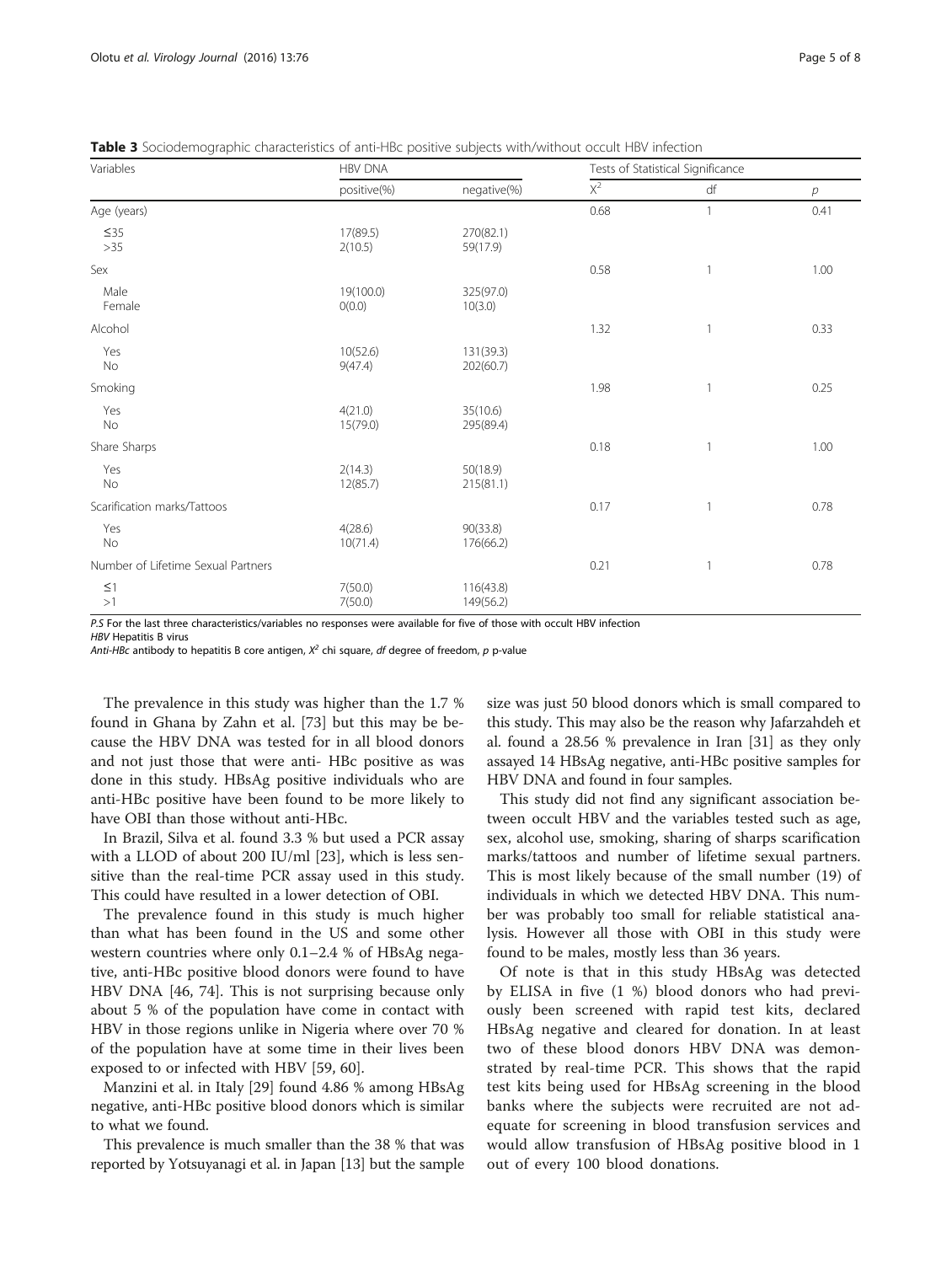<span id="page-5-0"></span>The inadequacy in sensitivity and variation in performance between different locations of some rapid test kits used in resource poor settings for HBsAg screening has been shown by Bjoerkvoll et al. [\[75](#page-7-0)]. In their cross-sectional epidemiological study they compared the accuracy of rapid test immunochromatographic kits in the detection of HBsAg, anti-HBc and anti-HCV against ELISA, in two populations of 1200 potential blood donors in rural Cambodia and Vietnam. For HBsAg specifically, they found the rapid test kits to be high in specificity (99.8–99.9 %) but lower in sensitivity (86.5 %). They also found a difference in its sensitivity between both countries. In Cambodia the sensitivity was 93.5 % and in Vietnam 81.8 %.

Anti-HBs prevalence has been studied in Nigeria. Salawu et. al [\[63\]](#page-6-0) in a study in Ile-Ife among 457 blood donors negative for hepatitis B surface antigen(HBsAg) found a prevalence rate of 12.7 %, Japhet et. al [\[62](#page-6-0)] found a rate of 15.2 % among 92 donors also studied in Ile-Ife while Oluyinka et. al [\[66\]](#page-6-0) found 35 % of those with OBI had anti-HBs. However we did not investigate the prevalence of anti-HBs among blood donors with or without OBI in our study because we did not have enough funds to do that.

#### Conclusion

Hepatitis B virus infection is still endemic in Nigeria with a large percentage of the population showing evidence of prior exposure to HBV in this environment evidently from routes other than blood transfusion. There is a relatively high burden of occult HBV infection in our environment and the use of HBsAg alone for screening either in blood transfusion or transplantation services does not eliminate the risk of HBV transmission.

#### Recommendations

We recommend that assays including rapid test kits used for HBsAg screening should be validated before routine use locally comparing their performance with at least 3<sup>rd</sup> generation ELISA. Only ELISA assays or rapid test kits with comparable performance with regard to sensitivity or specificity should be used for HBsAg screening in blood transfusion.

Nucleic acid tests (NATs) should be introduced for routine screening of donors in blood transfusion and mandatorily for screening of donors and recipients in transplantation services. Individual donor (sample) testing using a NAT is more sensitive than testing in pools and so is preferred for this purpose [\[76](#page-7-0)–[79\]](#page-7-0).

#### Limitations

Other HBsAg negative and anti-HBc negative specimens could not be tested by real time PCR because of the high costs involved. We also were not able to test for anti-HBs in the specimens of subjects with OBI because our funds were limited.

#### Competing interests

The authors declare that they have no competing interests.

#### Authors' contributions

Study concept and design: OAA, OAO, SL, AAO. Acquisition of data: OAA, ARA, OAP. Analysis and interpretation of data: OAA, OAO, SL, ARA, OAP, AAO. Statistical Analysis: OAA. Drafting of the manuscript: OAA, OAO, SL, ARA, OAP,AAO. All authors read and approved the final version.

#### Acknowledgements

This work was made possible by a generous donation of kits from Roche Products Nigeria Limited. We are grateful for the donation. We are grateful to Professor G. E. Erhabor for his generous financial donation to this work. We are grateful to the management of OAUTHC for the generous financial donation from the institution. We are grateful to the Director General of NIMR for allowing us access to the facility and equipment at a greatly reduced cost. We are indebted to our medical and dental colleagues, students, staff of OAUTHC and the staff of SDAH who all assisted us during the course of this study with logistic support.

#### Author details

<sup>1</sup>Department of Medical Microbiology and Parasitology, Bowen University/ Bowen University Teaching Hospital, P.O. Box 15, Ogbomoso, Oyo State, Nigeria. <sup>2</sup>Department of Medical Microbiology and Parasitology, Obafemi Awolowo University Teaching Hospitals Complex, Ile-Ife, Nigeria. <sup>3</sup>Department of Haematology and Blood Transfusion, Obafemi Awolowo University Teaching Hospitals Complex, Ile-Ife, Nigeria. <sup>4</sup>Nigerian Institute for Medical Research, Lagos, Nigeria.

#### Received: 17 February 2016 Accepted: 25 April 2016 Published online: 05 May 2016

#### References

- 1. Lok AS, McMahon BJ. Chronic hepatitis B. Hepatology. 2001;34(6):1225–41.
- 2. Kao JH, Chen DS. Global control of hepatitis B virus infection. Lancet Infect Dis. 2002;2:395–403.
- 3. Sorrell MF, Belongia EA, Costa J, Gareen IF, Grem JL, Inadomi JM, et al. National Institutes of Health Consensus Development Conference Statement: Management of hepatitis B. Ann Intern Med. 2009;150:104–10.
- 4. Maddrey WC. Hepatitis B: An Important Public Health Issue. J Med Virol. 2000;61:362–6.
- 5. Lavanchy D. Hepatitis B, virus epidemiology, disease burden, treatment, and current and emerging prevention and control measures. J Viral Hepat. 2004; 11:97–107.
- 6. World Health Organisation. Department of Vaccines and Biologicals. Introduction of hepatitis B vaccine into childhood Immunization services. Geneva: World Health Organisation; 2001.
- 7. Allain JP. Occult hepatitis B virus infection and transfusion. (Letters to the Editor) J Hepatol. 2006;44:616–9.
- 8. Fang CT. Blood screening for HBV DNA. J Clin Virol. 2006;Suppl 1:S30-2.
- 9. Hennig H, Puchta I, Luhm J, Schlenke P, Goerg S, Kirchner H. Frequency and load of hepatitis B virus DNA in first-time blood donors with antibodies to hepatitis B core antigen. Blood. 2002;100:2637–41.
- 10. Said ZNA. An overview of occult hepatitis B virus infection. World J Gastroenterol. 2011;17(15):1927–38.
- 11. Contreras M, Taylor CPF, Barbara JA. Clinical blood transfusion. In: Hoffbrand AV, Catovsky D, Tuddenham EGD, editors. Postgraduate Heamatology. 5th ed. Oxford: Blackwell Publishing Ltd; 2005. p. 249–76.
- 12. Salawu L, Murainah HA. Pre-donation screening of intending blood donors for antibodies to infectious agents in a Nigerian tertiary health institution: a pilot study. Afr J Med Med Sci. 2006;35(4):453–6.
- 13. Yotsuyanagi H, Yasuda K, Moriya K, Shintani Y, Fujie H, Tsutsumi T, et al. Frequent presence of HBV in the sera of HBsAg-negative, anti-HBc-positive blood donors. Transfusion. 2001;41:1093–9.
- 14. Gerlich WH, Wagner FF, Chudy M, Harrishoj LH, Lattermenn A, Wienzek S, et al. HBsAg non-reactive HBV infection in blood donors: transmission and pathogenicity. J Med Virol. 2007;79:S32–6.
- 15. Satake M, Taira R, Yugi H, Hino S, Kanemitsu K, Ikeda H, et al. Infectivity of blood components with low hepatitis B virus DNA levels identified in a look back program. Transfusion. 2007;47:1197–205.
- 16. Conjeevaram HS, Lok AS. Occult hepatitis B virus infection: a hidden menace? Hepatology. 2001;34(1):204–6.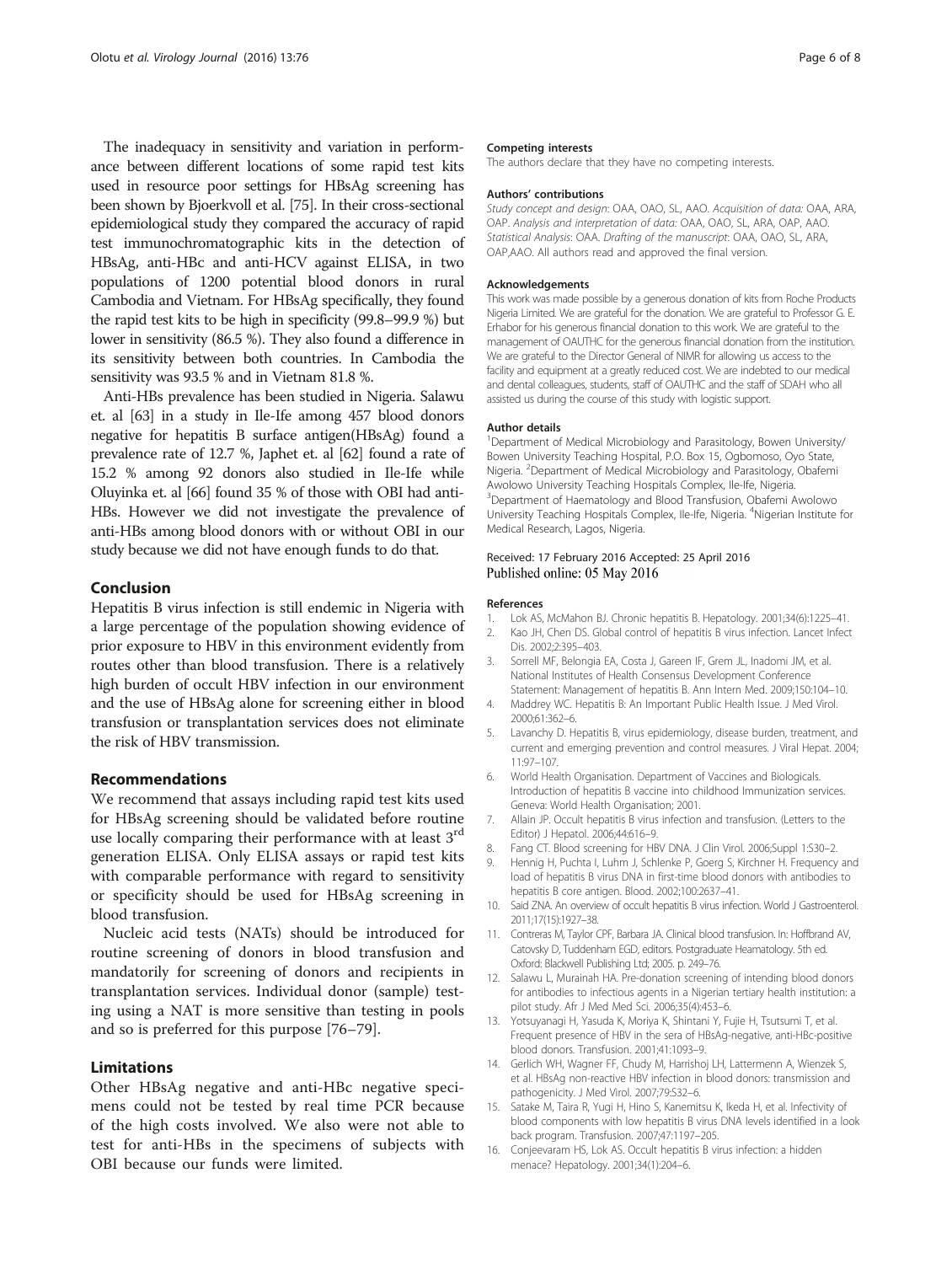- <span id="page-6-0"></span>17. Brechot C, Thiers V, Kremsdorf D, Nalpas B, Pol S, Paterlini-Brechot P. Persistent hepatitis B virus: clinically significant or purely occult? Hepatology. 2001;34:194–203.
- 18. Hu KQ. Occult hepatitis B virus infection and its clinical implications. J Viral Hepat. 2002;9:243–57.
- 19. Torbenson M, Thomas DL. Occult hepatitis B. Lancet Infect Dis. 2002;2:479–86.
- 20. Allain JP. Occult hepatitis B virus infection. Transfus Clin Biol. 2004;11:18–25.
- 21. Allain JP. Occult hepatitis B virus infection: implications in transfusion. Vox Sang. 2004;86:83–91.
- 22. Allain JP. Occult hepatitis B virus infection. Hep B Annual. 2005;2(1):14-30. Available from: [http://www.hepatitisbannual.org/downloadpdf.asp?issn=](http://www.hepatitisbannual.org/downloadpdf.asp?issn=0972-9747;year=2005;volume=2;issue=1;spage=14;epage=30;aulast=Allain;type=2) [0972-9747;year=2005;volume=2;issue=1;spage=14;epage=30;aulast=Allain;](http://www.hepatitisbannual.org/downloadpdf.asp?issn=0972-9747;year=2005;volume=2;issue=1;spage=14;epage=30;aulast=Allain;type=2) [type=2.](http://www.hepatitisbannual.org/downloadpdf.asp?issn=0972-9747;year=2005;volume=2;issue=1;spage=14;epage=30;aulast=Allain;type=2) Accessed 4 Mar 2016.
- 23. Silva CMD, Costi C, Costa C, Michelon C, Oravec R, Ramos AB, et al. Low rate of occult hepatitis B virus infection among anti-HBc positive blood donors living in a low prevalence region in Brazil. J Infect. 2005;51:24–9.
- 24. Minuk GY, Sun DF, Uhanova J, Zhang M, Caouette S, Nicolle LE, et al. Occult hepatitis B virus infection in a North American community-based population. J Hepatol. 2005;42:480–5.
- 25. Hui CK, Sun J, Au WY, Lie AK, Yueng YH, Zhang HY, et al. Occult hepatitis B virus infection in hematopoietic stem cell donors in a hepatitis B virus endemic area. J Hepatol. 2005;42:813–9.
- 26. Liu CJ, Lo SC, Kao JH, Tseng PT, Lai MY, Ni YH, et al. Transmission of occult hepatitis B virus by transfusion to adult and pediatric recipients in Taiwan. J Hepatol. 2006;44:39–46.
- 27. Liu CJ, Chen DS, Chen PJ. Epidemiology of HBV infection in Asian blood donors: emphasis on occult HBV infection and the role of NAT. J Clin Virol. 2006;36 Suppl 1:S33–44.
- 28. Mulrooney-Cousins PM, Michalak TI. Persistent occult hepatitis B virus infection: Experimental findings and clinical implications. World J Gastroenterol. 2007; 13(43):5682–6.
- 29. Manzini P, Girotto M, Borsotti R, Giachino O, Guaschino R, Lanteri M, et al. Italian blood donors with anti-HBc and occult hepatitis B virus infection. Haematologica. 2007;92:1664–70.
- 30. Yoshikawa A, Gotanda Y, Minegishi K, Taira R, Hino S, Tadokoro K, et al. Lengths of hepatitis B viremia and antigenemia in blood donors: preliminary evidence of occult (hepatitis B surface antigen-negative) infection in the acute stage. Transfusion. 2007;47:1162–71.
- 31. Jafarzadeh A, Arababadi MK, Mirzaee M, Pourazar A. Occult hepatitis B virus infection among blood donors with antibodies to hepatitis B core antigen. Acta Med Iran. 2007;45(5):27–32.
- 32. Yuen MF, Wong DKH, Lee CK, Tanaka Y, Allain JP, Fung J, et al. Transmissibility of hepatitis B virus (HBV) infection through blood transfusion from blood donors with occult HBV infection. Clin Infect Dis. 2011;52(5):624–32.
- 33. Raimondo G, Pollicino T, Cacciola I, Squadrito G. Occult hepatitis B virus infection. J Hepatol. 2007;46:160–70.
- Raimondo G, Allain JP, Brunetto MR, Buendia MA, Chen DS, Colombo M, et al. Statements from the Taormina expert meeting on occult hepatitis B virus infection. J Hepatol. 2008;49:652–7.
- 35. Candotti D, Grabarczyk P, Ghiazza P, Roig R, Casamitjana N, Iudicone P, et al. Characterization of occult hepatitis B virus from blood donors carrying genotype A2 or genotype D strains. J Hepatol. 2008;49:537–47.
- 36. Reesink HW, Engelfriet CP, Henn G, Mayr WR, Delage G, Bernier F, et al. Occult hepatitis B infection in blood donors. Vox Sang. 2008;94:153–66.
- 37. Hollinger FB. Hepatitis B, virus infection and transfusion medicine: science and the occult. Transfusion. 2008;48:1001–12.
- 38. Raimondo G, Navarra G, Mondello S, Costantino L, Colloredo G, Cucinotta E, et al. Occult hepatitis B virus in liver tissue of individuals without hepatic disease. J Hepatol. 2008;48:743–6.
- 39. van Hemert FJ, Zaaijer HL, Berkhout B, Lukashov W. Occult hepatitis B infection: an evolutionary scenario. Virol J. 2008;5:146.
- 40. Bremer CM, Saniewski M, Wend UC, Torres P, Lelie N, Gerlich WH, Glebe D. Transient occult hepatitis B virus infection in a blood donor with high viremia. Transfusion. 2009;49:1621–9.
- 41. Manzini P, Abate ML, Valpreda C, Milanesi P, Curti F, Rizzetto M Smedile A. Evidence of acute primary occult hepatitis B virus infection in an Italian repeat blood donor. Transfusion. 2009;49:757–64.
- 42. Yuen MF, Lee CK, Wong DK, Fung J, Hung I, Hsu A, et al. Prevalence of occult hepatitis B infection in a highly endemic area for chronic hepatitis B: a study of a large blood donor population. Gut. 2010;59: 1389–93.
- 43. Urbani S, Fagnoni F, Missale G, Franchini M. The role of anti-core antibody response in the detection of occult hepatitis B virus infection. Clin Chem Lab Med. 2010;48:23–9.
- 44. Liu Y, Li P, Li C, Zhou J, Wu C, Zhou YH. Detection of hepatitis B virus DNA among accepted blood donors in Nanjing, China. Virol J. 2010;7:193.
- 45. Panigrahi R, Biswas A, Datta S, Banerjee A, Chandra PK, Mahapatra PK, et al. Anti-hepatitis B core antigen testing with detection and characterization of occult hepatitis B virus by an in-house nucleic acid testing among blood donors in Behrampur, Ganjam. Orissa in southeastern India: implications for transfusion. Virol J. 2010;7:204.
- 46. Hollinger FB, Sood G. Occult hepatitis B virus infection: a covert operation. J Viral Hepat. 2010;17:1–15.
- 47. Larrubia JR. Occult hepatitis B virus infection: A complex entity with relevant clinical implications. World J Gastroenterol. 2011;17(12):1529–30.
- 48. Aller de la Fuente R, Gutiérrez ML, Garcia-Samaniego J, Fernández-Rodriguez C, Lledó JL, Castellano G. Pathogenesis of occult chronic hepatitis B virus infection. World J Gastroenterol. 2011;17(12):1543–8.
- 49. Romero M, Madejón A, Fernández-Rodríguez C, García-Samaniego J. Clinical significance of occult hepatitis B virus infection. World J Gastroenterol. 2011; 17(12):1549–52.
- 50. Ocana S, Casas ML, Buhigas I, Lledo JL. Diagnostic strategy for occult hepatitis B virus infection. World J Gastroenterol. 2011;17(12):1553–7.
- 51. Lledó JL, Fernández C, Gutiérrez ML, Ocaña S. Management of occult hepatitis B virus infection: An update for the clinician. World J Gastroenterol. 2011;17(12):1563–8.
- 52. Wang JT, Lee CZ, Chen PJ, Wang TH, Chen DS. Transfusion-transmitted HBV infection in an endemic area: the necessity of more sensitive screening for HBV carriers. Transfusion. 2002;42:1592–7.
- Levicnik-Stezinar S, Rahne-Potokar U, Candotti D, Lelie N, Allain JP. Anti-HBs positive occult hepatitis B virus carrier blood infectious in two transfusion recipients. J Hepatol. 2008;48:1022–5.
- 54. Jombo GT, Egah DZ, Banwat EB. Hepatitis B virus infection in a rural settlement of Northern Nigeria. Niger J Med. 2005;14(4):425–8.
- 55. Sirisena ND, Njoku MO, Idoko JA, Isamade E, Barau C, Jelpe D, Zamani A, Otowo S. Carriage rate of hepatitis-B surface antigen (HBsAg) in an urban community in Jos, Plateau State, Nigeria. Niger Postgrad Med J. 2002;9(1):7–10.
- 56. Adoga MP, Gyar SD, Pechulano S, Bashayi OD, Emiasegen SE, Zungwe T, et al. Hepatitis B virus infections in apparently healthy urban Nigerians: data from pre-vaccination tests. J Infect Dev Ctries. 2010;4(6):397–400.
- 57. Forbi JC, Vaughan G, Purdy MA, Campo DS, Xia G-l, et al. Epidemic history and evolutionary dynamics of hepatitis B virus infection in two remote communities in rural Nigeria. PLoS One. 2010;5(7), e11615. doi[:10.1371/](http://dx.doi.org/10.1371/journal.pone.0011615) [journal.pone.0011615](http://dx.doi.org/10.1371/journal.pone.0011615).
- 58. Salawu L, Bolarinwa RA, Adegunloye AB, Muraina HA. HBsAg, anti-HCV, anti-HIV and VDRL in blood donors: prevalence and trends in the last three and a half years in a tertiary health care facility in Ile-Ife, Nigeria. Int J Med Med Sci. 2010;2(11):335–41.
- 59. Uneke CJ, Ogbu O, Inyama PU, Anyanwu GI, Njoku MO. Idoko JH Prevalence of hepatitis-B surface antigen among blood donors and human immunodeficiency virus-infected patients in Jos, Nigeria. Mem Inst Oswaldo Cruz. 2005;100(1):13–6. Epub 2005 Apr 12.
- 60. Kiire CF. The epidemiology and prophylaxis of hepatitis B in sub-Saharan Africa: a view from tropical and subtropical Africa. Gut. 1996;38 Suppl 2:S5–12.
- 61. Sadoh AE, Eregie CO. Age at presentation for infant immunization in Nigeria: Implications for hepatitis B immunization. Public Health. 2008; 122:1318–20.
- 62. Japhet MO, Adesina OA, Donbraye E, Adewumi MO. Hepatitis B core IgM Antibody (anti-HBc IgM) among hepatitis B surface antigen(HBsAg) negative blood donors in Nigeria. Virol J. 2011;8:513. doi:[10.1186/1743-](http://dx.doi.org/10.1186/1743-422X-8-513) [422X-8-513.](http://dx.doi.org/10.1186/1743-422X-8-513)
- 63. Salawu L, Adegoke AO, Aboderin AO, Huraina HA. Hepatitis B viral markers in surface antigen negative blood donors: the need to look beyond antibody negativity. West Afr J Med. 2011;30(4):292–5.
- 64. Nna E, Mbamalu C, Ekejindu I. Occult hepatitis B viral infection among blood donors in South-Eastern Nigeria. Pathog Glob Health.2014 Jul 4: 2047773214Y0000000144. [Epub ahead of print.
- 65. Opaleye OO, Fagbami AH, Bolaji OS. Occult hepatitis B virus infection in fully screened blood units in Nigeria. Int J Infect Dis (16th ICID Abstracts). 2014;21(Supplement 1):455.
- 66. Oluyinka OO, Tong HV, Bui Tien S, Fagbami AH, Adekanle O, Ojurongbe O, et al. Occult Hepatitis B Virus Infection in Nigerian Blood Donors and